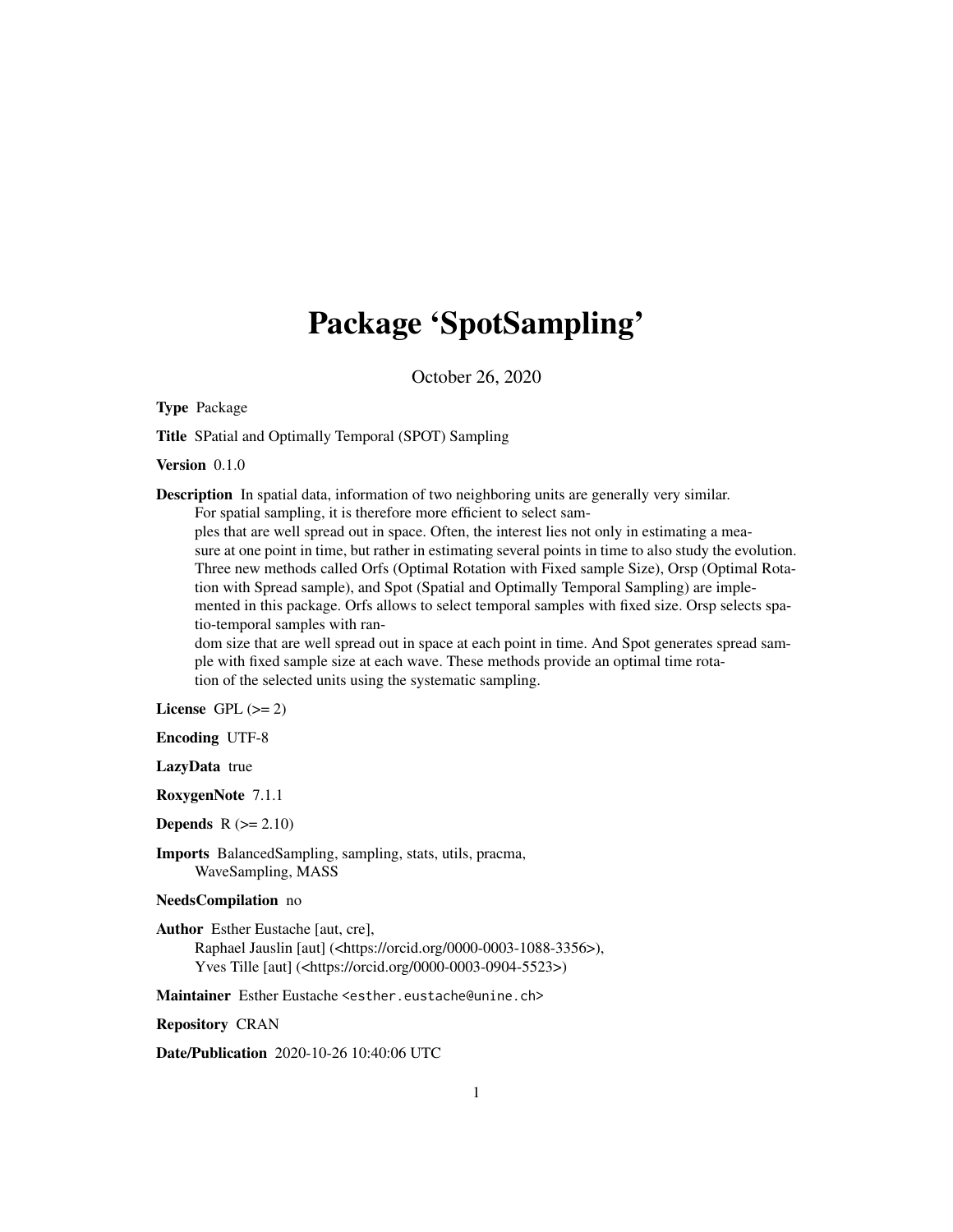### <span id="page-1-0"></span>R topics documented:

|       | Systematic Design $\ldots \ldots \ldots \ldots \ldots \ldots \ldots \ldots \ldots \ldots \ldots \ldots \ldots$ |    |
|-------|----------------------------------------------------------------------------------------------------------------|----|
|       |                                                                                                                |    |
|       |                                                                                                                |    |
| Index |                                                                                                                | 13 |

Orfs *ORFS method*

#### Description

Select temporal samples with fixed size at each wave using the cube method. It provides optimal time rotation of the selected samples using the systematic sampling method.

#### Usage

Orfs(pik, EPS = 1e-08, comment = TRUE)

#### Arguments

| pik        | a matrix of temporal inclusion probabilities. Columns of pik correspond to the<br>waves, and rows correspond to the units. Inclusion probabilities can be totally<br>unequal. |
|------------|-------------------------------------------------------------------------------------------------------------------------------------------------------------------------------|
| <b>FPS</b> | a tolerance parameter. Default value is 1e-8.                                                                                                                                 |
| comment    | a comment is written during the execution if comment is TRUE (default value).                                                                                                 |

#### Value

a matrix that contains temporal samples. This is the update of pik and contains only 0s and 1s that indicates if a unit is selected or not at each wave.

#### Author(s)

Esther Eustache <esther.eustache@unine.ch>, Raphael Jauslin <raphael.jauslin@unine.ch>

#### References

Quenouille, M. H. (1949). Approximate Tests of Correlation in time-Series. Royal Statistical Society, Series B Vol. 11, No. 1 (1949), pp. 68-84.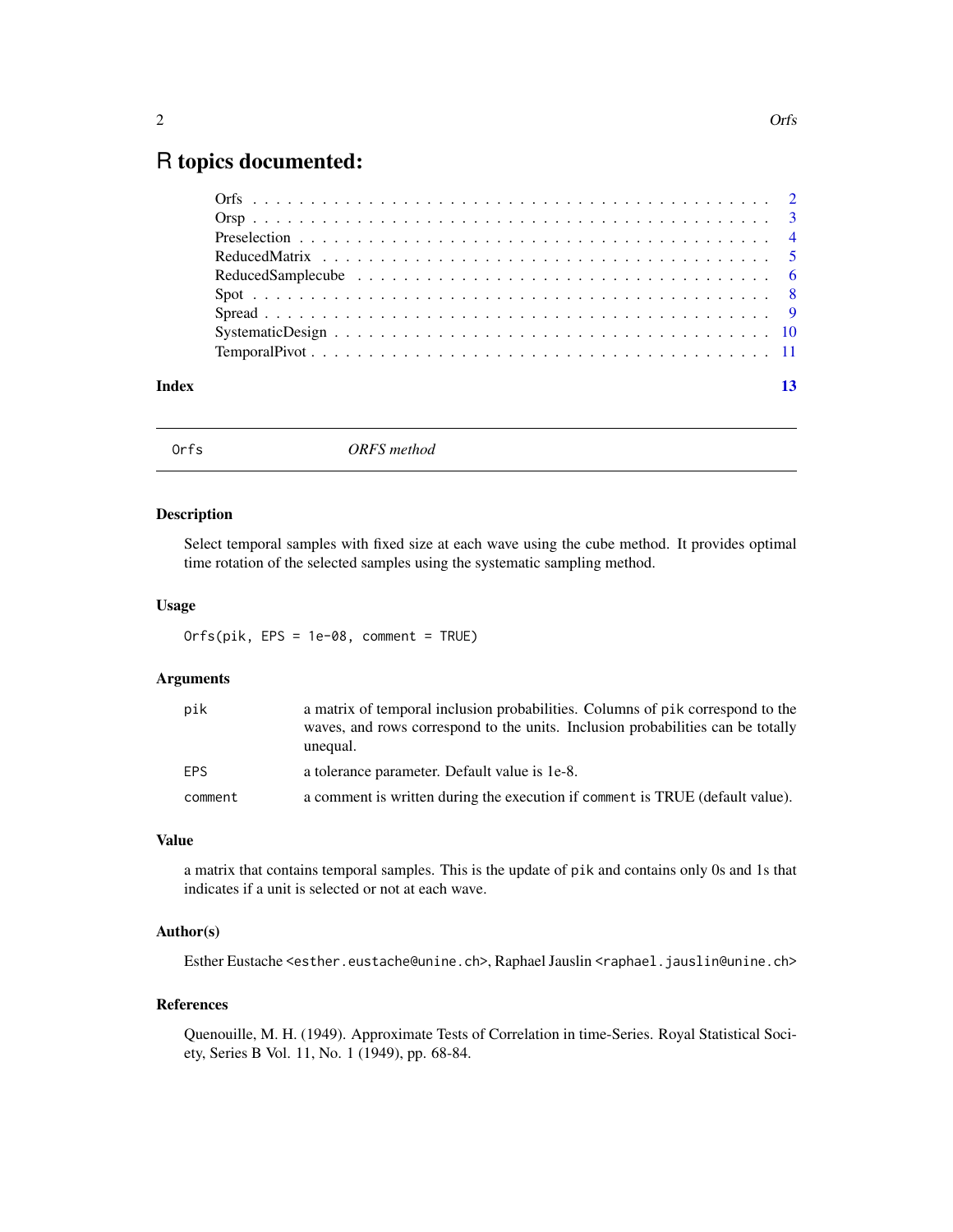#### <span id="page-2-0"></span> $\alpha$  3

#### See Also

[SystematicDesign](#page-9-1), [ReducedSamplecube](#page-5-1)

#### Examples

```
## Temporal inclusion probabilities with 3 waves and 4 units ##
pik <- matrix(c(0.6,0.3,0.3,
                0.2,0.4,0.9,
                0.3,0.2,0.5,
                0.9, 0.1, 0.3, ncol = 3, byrow = TRUE)
## ORFS method ##
Orfs(pik)
```
Orsp *ORSP method*

#### **Description**

Select spatio-temporal samples with random size and well spread out in space at each wave. The pivotal method is used to obtain spread samples. It provides optimal time rotation of the selected sample using the systematic sampling method.

#### Usage

Orsp(pik, coord, EPS = 1e-06, comment = TRUE)

#### Arguments

| pik        | a matrix of temporal inclusion probabilities. Columns of pik correspond to the<br>waves, and rows correspond to the units. Inclusion probabilities can be totally<br>unequal. |
|------------|-------------------------------------------------------------------------------------------------------------------------------------------------------------------------------|
| coord      | a matrix that contains spatial coordinates in columns. The number of columns<br>can be more than two. Matrix rows correspond to the units.                                    |
| <b>EPS</b> | a tolerance parameter. Default value is 1e-6.                                                                                                                                 |
| comment    | a comment is written during the execution if comment is TRUE (default value).                                                                                                 |

#### Value

a matrix that contains spatio-temporal samples. This is the update of pik and contains only 0s and 1s that indicates if a unit is selected or not at each wave.

#### Author(s)

Esther Eustache <esther.eustache@unine.ch>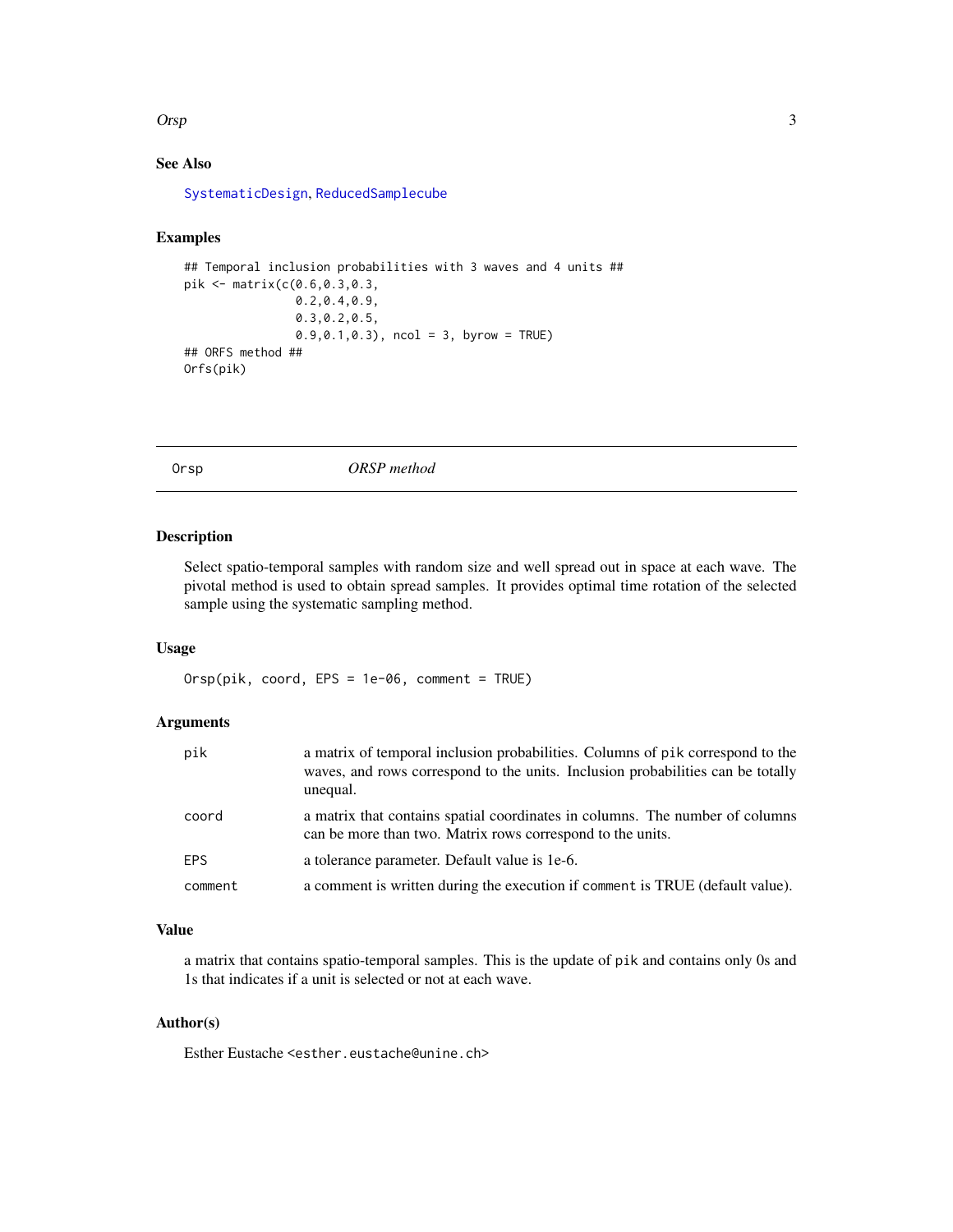#### <span id="page-3-0"></span>References

Quenouille, M. H. (1949). Approximate Tests of Correlation in time-Series. Royal Statistical Society, Series B Vol. 11, No. 1 (1949), pp. 68-84.

Grafstrom, A., Lundstrom, N. L. P., and Schelin, L. (2012). Spatially balanced sampling through the pivotal method. Biometrics, 68(2):514-520.

#### See Also

[SystematicDesign](#page-9-1), [lpm1](#page-0-0)

#### Examples

```
## Coordinates in two dimensions of 4 units ##
coord <- matrix(c(0.5,0.6,0.2,0.3,0.8,0.9,0.4,0.7), ncol=2)
## Temporal inclusion probabilities with 3 waves and 4 units ##
pik <- matrix(c(0.6,0.3,0.3,
                0.2,0.4,0.9,
                0.3,0.2,0.5,
                0.9, 0.1, 0.3, ncol = 3, byrow = TRUE)
## ORSP method ##
Orsp(pik, coord, EPS = 1e-6)
```
Preselection *Selection of an initial spread set*

#### Description

Select an initial spread set using the flight phase of the local cube method. Some inclusion probabilities are set to 0. The others probabilities are also modified so as not to change the sum of the inclusion probabilities.

#### Usage

```
Preselection(pik, coord, L = 1, EPS = 1e-09)
```
#### Arguments

| pik          | a matrix of temporal inclusion probabilities. Columns of pik correspond to the<br>times, and rows correspond to the units. Inclusion probabilities can be totally<br>unequal. |
|--------------|-------------------------------------------------------------------------------------------------------------------------------------------------------------------------------|
| coord        | a matrix that contains spatial coordinates in columns. The number of columns<br>can be more than two. Matrix rows correspond to the units.                                    |
| $\mathsf{L}$ | a parameter to achieve good spatial balanced (see details). Default value is 1.                                                                                               |
| EPS.         | a tolerance parameter. Default value is 1e-9.                                                                                                                                 |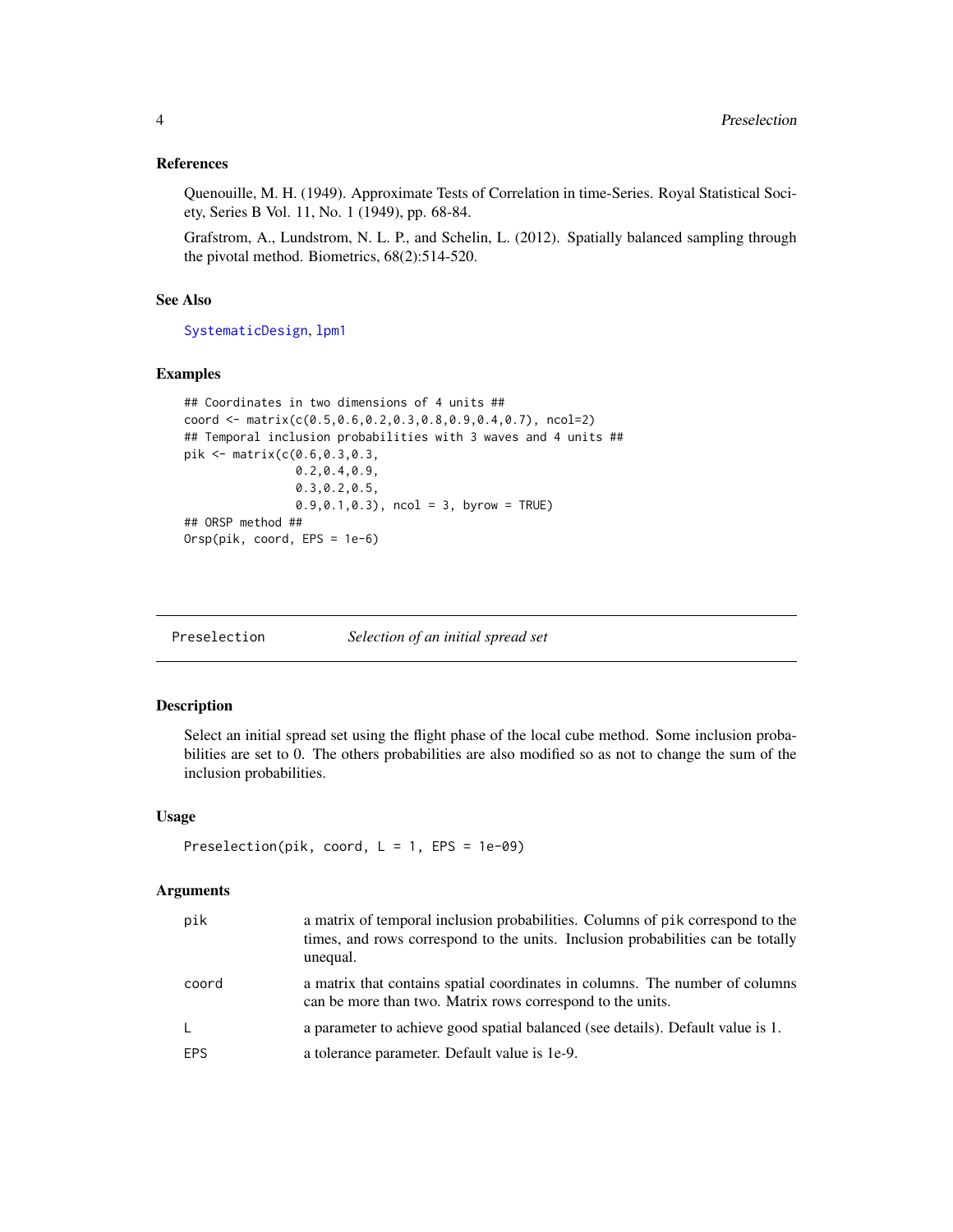#### <span id="page-4-0"></span>ReducedMatrix 5

#### Details

L is used to achieve good spatial balance. It must be equal to or larger than one.

#### Value

a matrix with the same size as pik that contains new temporal inclusion probabilities. Some inclusion probabilities are updated to 0.

#### Author(s)

Esther Eustache <esther.eustache@unine.ch>

#### References

Grafstrom, A., Lundstrom, N. L. P., and Schelin, L. (2012). Spatially balanced sampling through the pivotal method. Biometrics, 68(2):514-520.

#### See Also

#### [fastflightcube](#page-0-0)

#### Examples

```
## Coordinates in two dimensions of 4 units ##
coord <- matrix(c(0.5,0.6,0.2,0.3,0.8,0.9,0.4,0.7), ncol=2)
## Temporal inclusion probabilities with 3 waves and 4 units ##
pik <- matrix(c(0.6,0.3,0.3,
                0.2,0.4,0.9,
                0.3,0.2,0.5,
                0.9, 0.1, 0.3, ncol = 3, byrow = TRUE)
## Selection of an initial spread set ##
Preselection(pik, coord)
```
<span id="page-4-1"></span>ReducedMatrix *Matrix reduction*

#### Description

Reduce a matrix by removing alternatively columns and rows that sum to 0. If the matrix is dense or if every columns sum to more than 0, then nothing is changed.

#### Usage

ReducedMatrix(B)

#### Arguments

B a matrix that contains lot of 0s.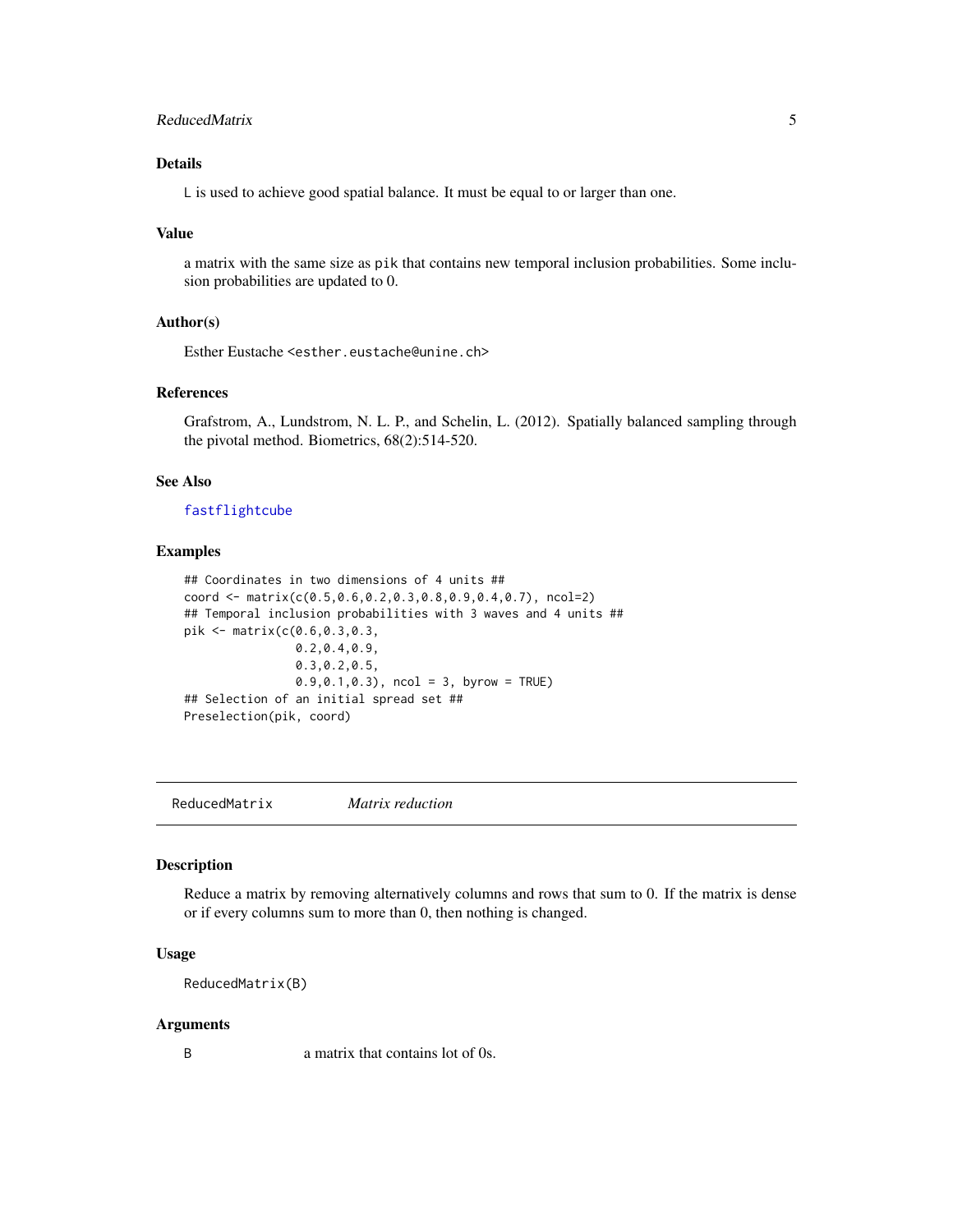#### <span id="page-5-0"></span>Value

Returns a list including:

BB the reduced matrix of B.

ind\_col a vector that contains the index of the remaining columns of B in BB.

ind\_row a vector that contains the index of the remaining rows of B in BB.

#### Author(s)

Raphael Jauslin <raphael.jauslin@unine.ch>

#### Examples

```
set.seed(1)
B \le matrix(sample(c(0,0,0,1),80, replace=TRUE), nrow = 8, ncol = 10)
ReducedMatrix(B)
```
<span id="page-5-1"></span>ReducedSamplecube *Cube method with reduction of the auxiliary variables matrix*

#### Description

Modified cube method. This function reduces considerably the execution time when the matrix of auxiliary variables X contains lot of 0s. It is based on the function [samplecube](#page-0-0) from the package sampling.

#### Usage

```
ReducedSamplecube(X, pik, redux = TRUE, t)
```
#### Arguments

| X     | a matrix of size $(N \times p)$ of auxiliary variables on which the sample must be<br>balanced.       |
|-------|-------------------------------------------------------------------------------------------------------|
| pik   | a vector of size N of inclusion probabilities.                                                        |
| redux | a boolean value that specify if matrix X is reduced during the cube method.<br>Default value is TRUE. |
| t     | the maximum number of constraints that can potentially be removed during the<br>landing phase.        |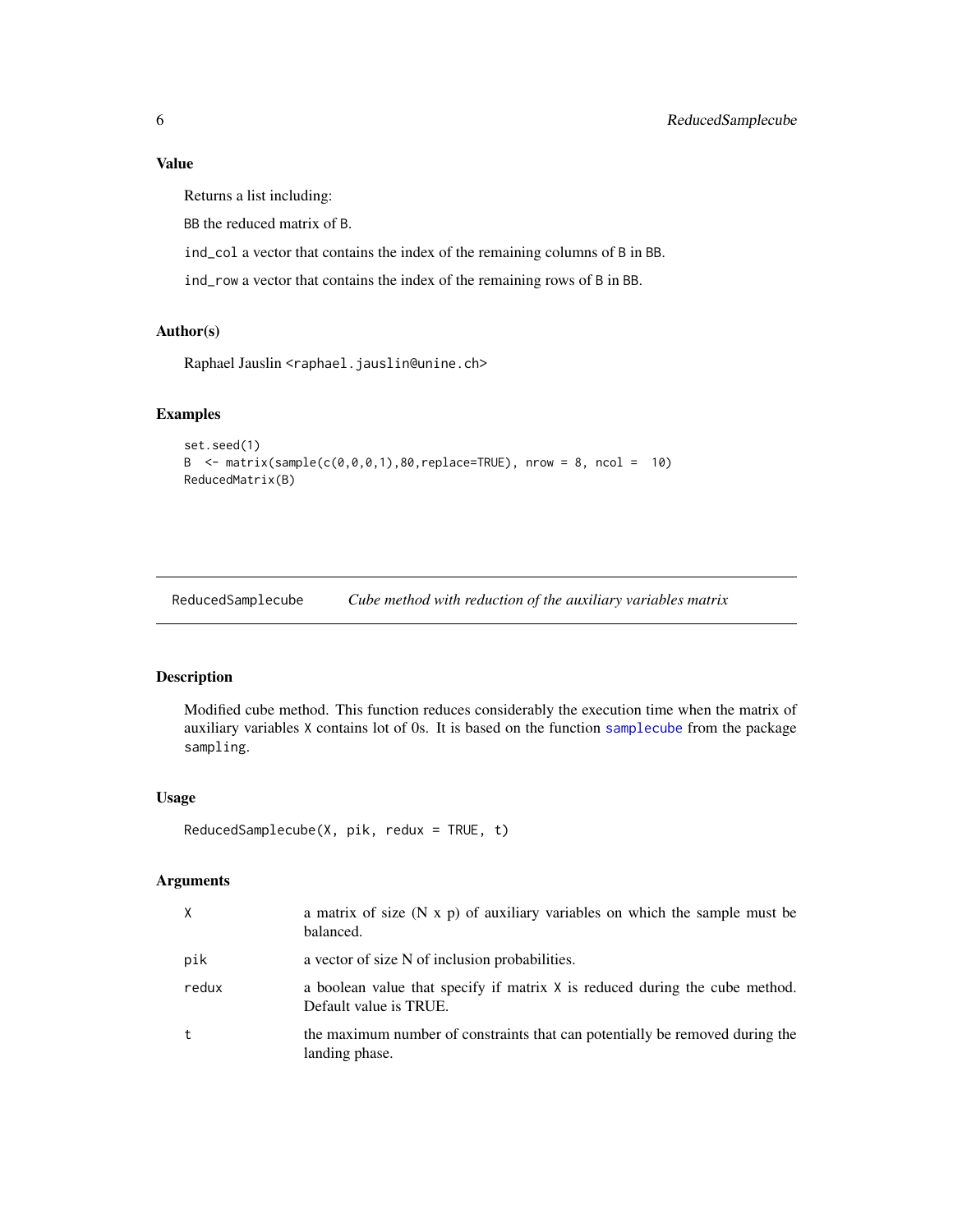#### <span id="page-6-0"></span>ReducedSamplecube 7

#### Details

In case where the number of auxiliary variables is great (i.e. p very large), even if we use the fast implementation proposed by (Chauvet and Tille 2005), the problem is time consuming. This function reduces considerably the execution time when the matrix of auxiliary variables X contains lot of 0s. It considers a reduced matrix X by removing columns and rows that sum to 0 (see [ReducedMatrix](#page-4-1)).

Moreover, the landing by variable suppression is used. t specifies the maximum number of constraints that can potentially be removed during the landing phase. This means that the first (N-T) constraints in X can be exactly satisfied.

#### Value

the updated vector of pik that contains only 0s and 1s that indicates if a unit is selected or not at each wave.

#### Author(s)

Esther Eustache <esther.eustache@unine.ch>, Raphael Jauslin <raphael.jauslin@unine.ch>

#### References

Chauvet, G. and Tille, Y. (2006). A fast algorithm of balanced sampling. Computational Statistics, 21/1:53-62

#### See Also

[samplecube](#page-0-0), [landingcube](#page-0-0), [ReducedMatrix](#page-4-1).

#### Examples

```
set.seed(1)
## Matrix of 8 auxilary variables and 10 units with lot of 0s ##
X <- matrix(c(0.6,0.0,0.0,0.0,
              0.1,0.0,0.1,0.0,
              0.3,0.0,0.0,0.3,
              0.0,0.3,0.0,0.3,
              0.0,0.6,0.0,0.0,
              0.0,0.1,0.1,0.0), ncol = 4, byrow = TRUE)
## Inclusion probabilities with 10 units ##
pik <- c(0.60,0.10,0.30,0.30,0.60,0.10)
## parameter t ##
t < -2## Cube method ##
s <- ReducedSamplecube(X, pik, redux = TRUE, t)
s
```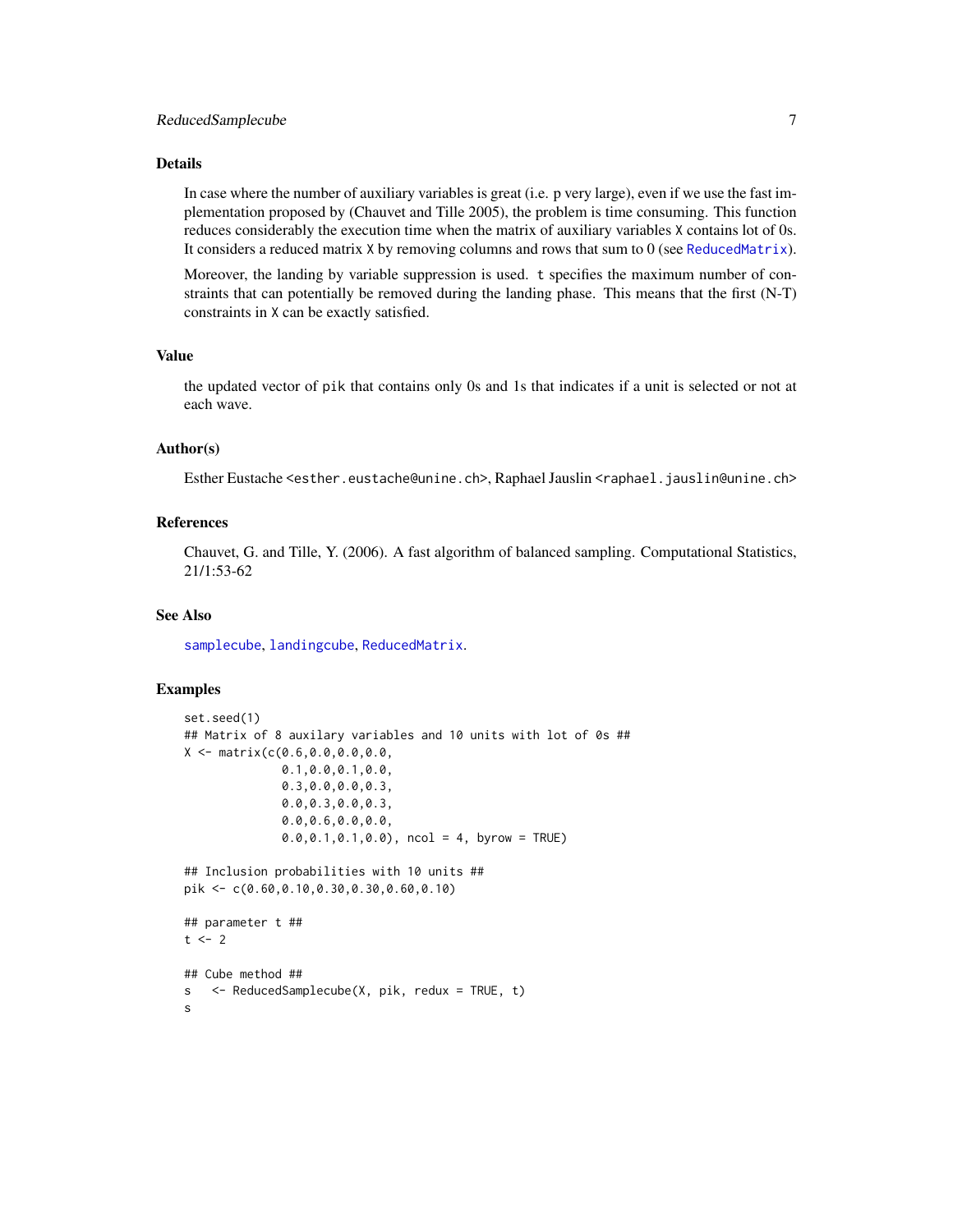<span id="page-7-1"></span><span id="page-7-0"></span>

#### Description

Select spatio-temporal samples of fixed size and well spread out in space at each wave. The pivotal method is used to obtain spread samples. It provides optimal time rotation of the selected sample using the systematic sampling method.

#### Usage

Spot(pik, coord, EPS = 1e-08, comment = TRUE)

#### Arguments

| pik        | a matrix of temporal inclusion probabilities. Columns of pik correspond to the<br>waves, and rows correspond to the units. Inclusion probabilities can be totally<br>unequal. |
|------------|-------------------------------------------------------------------------------------------------------------------------------------------------------------------------------|
| coord      | a matrix that contains spatial coordinates in columns. The number of columns<br>can be more than two. Matrix rows correspond to the units.                                    |
| <b>FPS</b> | a tolerance parameter. Default value is 1e-8.                                                                                                                                 |
| comment    | a comment is written during the execution if comment is TRUE (default value).                                                                                                 |

#### Value

a matrix that contains temporal samples. This is the update of pik and contains only 0s and 1s that indicates if a unit is selected or not at each wave.

#### Author(s)

Esther Eustache <esther.eustache@unine.ch>

#### References

Quenouille, M. H. (1949). Approximate Tests of Correlation in time-Series. Royal Statistical Society, Series B Vol. 11, No. 1 (1949), pp. 68-84.

Grafstrom, A., Lundstrom, N. L. P., and Schelin, L. (2012). Spatially balanced sampling through the pivotal method. Biometrics, 68(2):514-520.

#### See Also

[SystematicDesign](#page-9-1), [ReducedSamplecube](#page-5-1).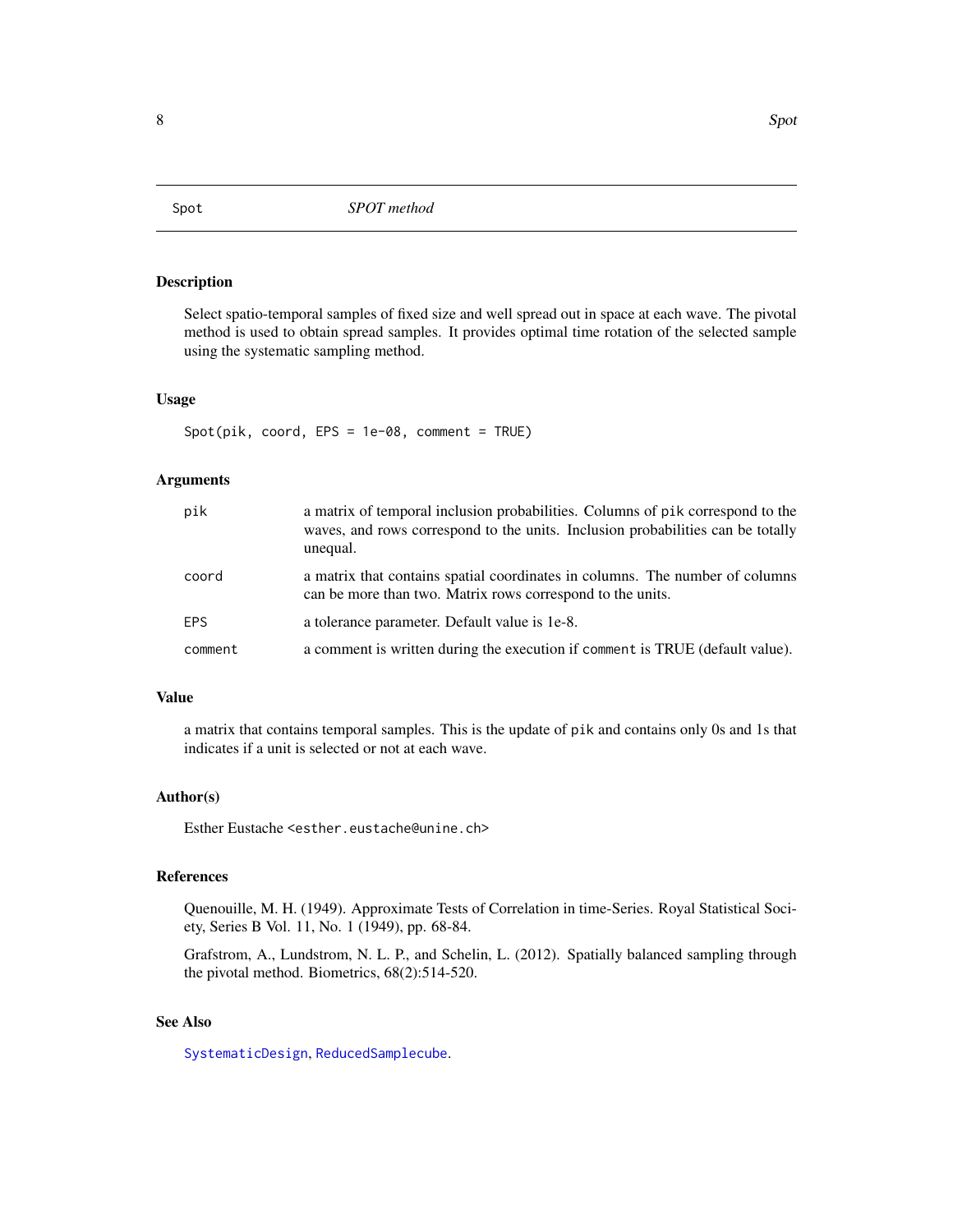#### <span id="page-8-0"></span>Spread 99 and 2008 and 2008 and 2008 and 2008 and 2008 and 2008 and 2008 and 2008 and 2008 and 2008 and 2008 and 2008 and 2008 and 2008 and 2008 and 2008 and 2008 and 2008 and 2008 and 2008 and 2008 and 2008 and 2008 and 2

#### Examples

```
## Coordinates in two dimensions of 4 units ##
coord <- matrix(c(0.5,0.6,0.2,0.3,0.8,0.9,0.4,0.7), ncol=2)
## Temporal inclusion probabilities with 3 waves and 4 units ##
pik <- matrix(c(0.6,0.3,0.3,
                0.2,0.4,0.9,
                0.3,0.2,0.5,
                0.9, 0.1, 0.3, ncol = 3, byrow = TRUE)
## SPOT method ##
Spot(pik, coord, EPS = 1e-6)
```
Spread *Spreading measure of several spatial samples*

#### Description

Measure the spread of several spatial samples depending on inclusion probabilities and spatial coordinates. Two spreading criteria are available: one based on the space partition of Voronoi polygons and one based on Moran's I index (see references).

#### Usage

Spread(S, pik, coord, criteria)

#### Arguments

| S        | a matrix that contains samples in columns. Matrix rows correspond to the units.<br>It could be matrix of temporal samples returned by function Spot.                                                                     |
|----------|--------------------------------------------------------------------------------------------------------------------------------------------------------------------------------------------------------------------------|
| pik      | a matrix of temporal inclusion probabilities. Columns of pik correspond to<br>samples, and rows correspond to the units.                                                                                                 |
| coord    | a matrix that contains spatial coordinates in columns. Matrix rows correspond<br>to the units.                                                                                                                           |
| criteria | it specifies the criteria used to measure samples spreading. criteria = "IB":<br>the criteria based on Moran's I index is used (see IB), criteria = " $sb$ ": the<br>criteria based on Moran's I index is used (see sb). |

#### Value

a vector that contains values of the spreading measure of the samples in columns of S.

#### Author(s)

Esther Eustache <esther.eustache@unine.ch>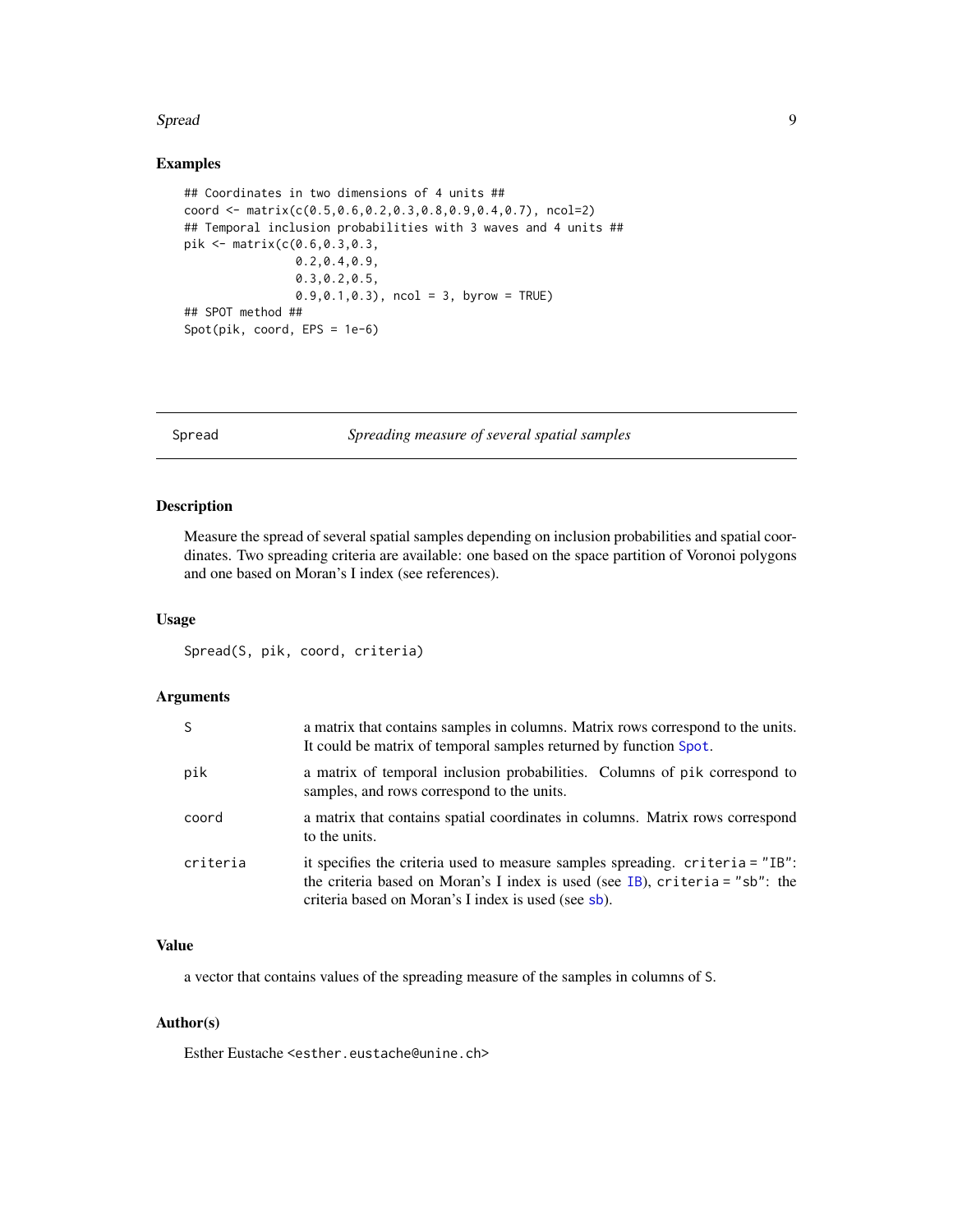#### <span id="page-9-0"></span>References

Grafstrom, A., Lundstrom, N. L. P., and Schelin, L. (2012). Spatially balanced sampling through the pivotal method. Biometrics, 68(2):514-520.

Jauslin, R. and Tille, Y. (2019). Spatial spread sampling using weakly associated vectors. Statistical Office, University of Neuchatel.

#### See Also

[IB](#page-0-0), [sb](#page-0-0).

#### Examples

```
set.seed(1)
## Coordinates in two dimensions of 10 units ##
coord <- matrix(stats::runif(10*2), ncol=2)
## Temporal inclusion probabilities with 3 waves and 4 units ##
pik <- matrix(rep(0.2,10*3), ncol = 3, byrow = TRUE)
## Spot method to obtain temporal samples ##
S <- Spot(pik, coord)
## Compute IB criteria ##
Spread(S, pik, coord, criteria = 'IB')
```
<span id="page-9-1"></span>SystematicDesign *Systematic sampling design*

#### Description

Find the systematic sampling design of an inclusion probabilities vector. It gives all possible samples and their selection probabilities using the systematic sampling.

#### Usage

```
SystematicDesign(pik, EPS = 1e-06)
```
#### Arguments

| pik        | a vector of inclusion probabilities.          |
|------------|-----------------------------------------------|
| <b>EPS</b> | a tolerance parameter. Default value is 1e-6. |

#### Value

Returns a list including:

samples a matrix that contains the systematic samples in rows. The samples have the same length as vector pik and contains 0s and 1s that specify whether a unit is selected or not in the sample.

probas a vector that contains the selection probabilities of samples in samples.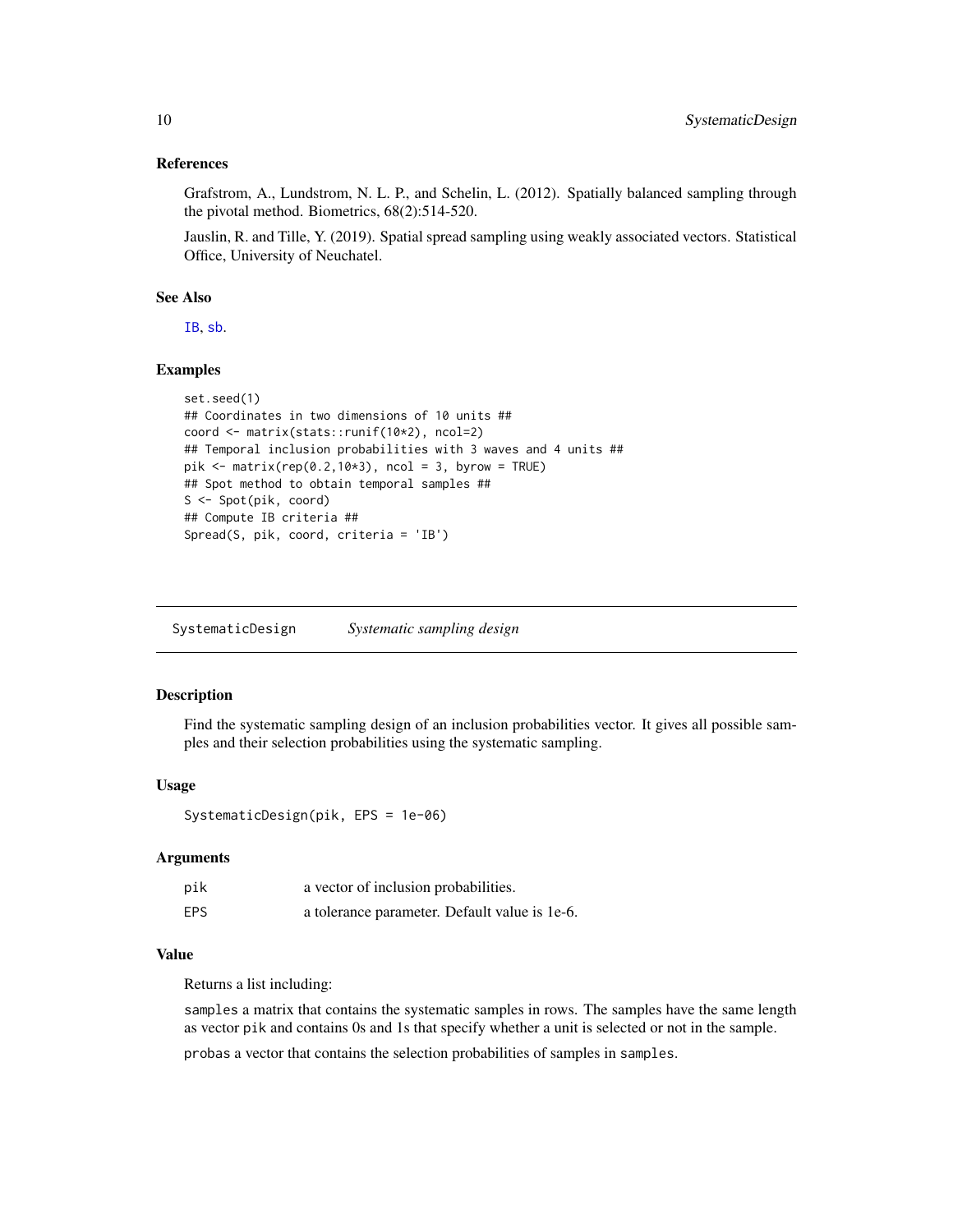#### <span id="page-10-0"></span>TemporalPivot 11

#### Author(s)

Esther Eustache <esther.eustache@unine.ch>

#### References

Quenouille, M. H. (1949). Approximate Tests of Correlation in time-Series. Royal Statistical Society, Series B Vol. 11, No. 1 (1949), pp. 68-84.

Tille, Y. (2020). Sampling and Estimation from Finite Populations. John Wiley & Sons, 91(4), page 89.

#### Examples

```
## Vector of inclusion probabilities ##
pik <- c(0.2,0.3,0.6)
## Find the systematic sampling design of pik ##
SystematicDesign(pik)
```
TemporalPivot *Adaptation of the local pivotal method on temporal samples*

#### Description

This function considers longitudinal systematic sampling designs of two different units that result from function [SystematicDesign](#page-9-1). It allows to decide if one of these 2 units is selected at a specific time by putting at least one of the samples selection probabilities to 0. It is based on the local pivotal method.

#### Usage

```
TemporalPivot(design1, design2, d, EPS = 1e-06)
```
#### Arguments

| design1    | a longitudinal systematic sampling design of a first unit. The length of the lon-<br>gitudinal samples is $T$ . It results from function SystematicDesign.                   |
|------------|------------------------------------------------------------------------------------------------------------------------------------------------------------------------------|
| design2    | a longitudinal systematic sampling design of a second unit. The length of the<br>longitudinal samples is $T$ . It results from function SystematicDesign.                    |
| d          | a vector of size $T$ that specify for which time $t$ a decision must be taken, with<br>$1 \le t \le T$ . d is such that the t-th element is equal to 1, and the others to 0. |
| <b>EPS</b> | a tolerance parameter. Default value is 1e-6.                                                                                                                                |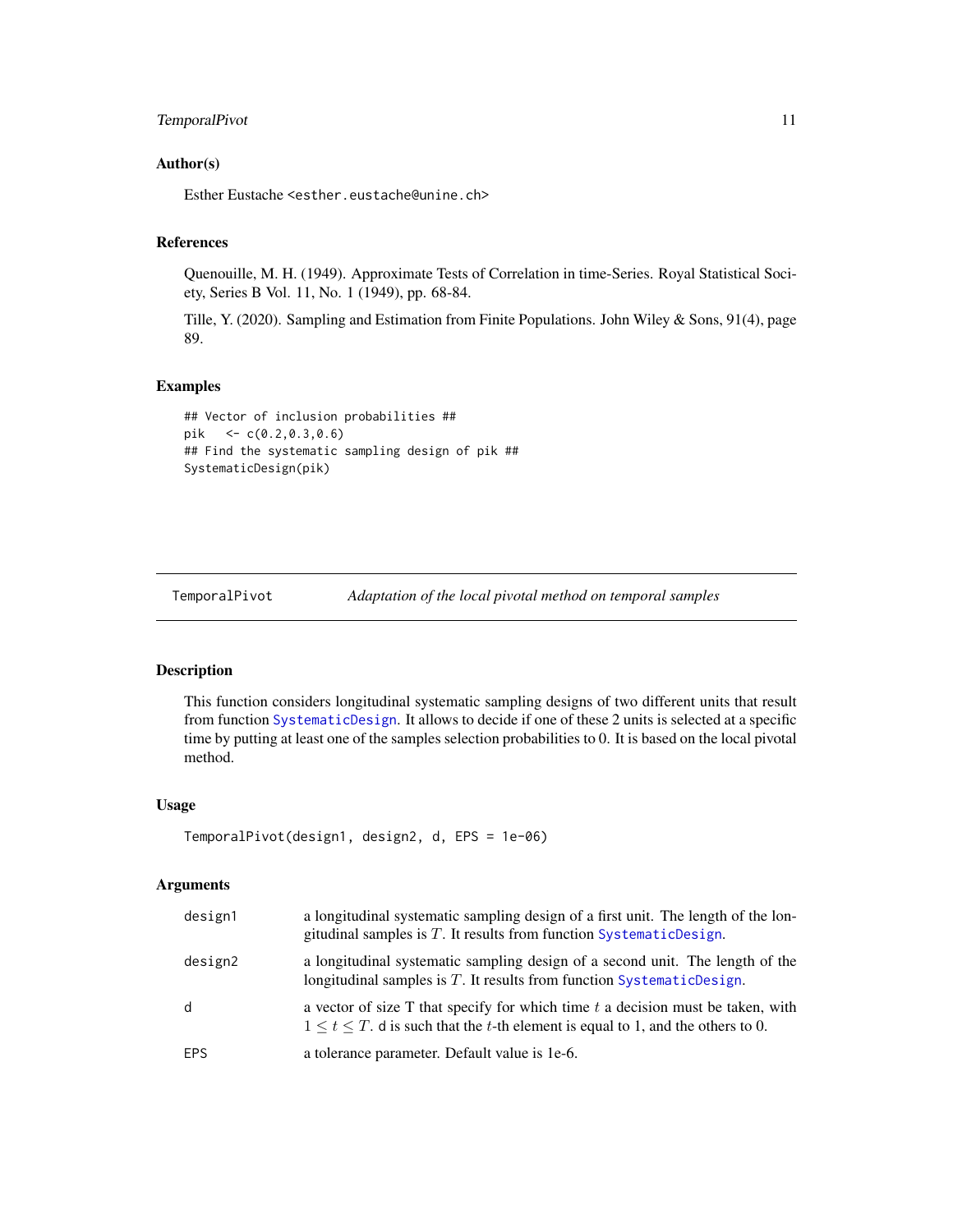<span id="page-11-0"></span>Returns a list including:

p1\_new the updated probabilities of the longitudinal systematic sampling design of the first unit.

p2\_new the updated probabilities of the longitudinal systematic sampling design of the second unit.

#### Author(s)

Esther Eustache <esther.eustache@unine.ch>

#### References

Quenouille, M. H. (1949). Approximate Tests of Correlation in time-Series. Royal Statistical Society, Series B Vol. 11, No. 1 (1949), pp. 68-84.

Tille, Y. (2020). Sampling and Estimation from Finite Populations. John Wiley & Sons, 91(4), page 89.

Grafstrom, A., Lundstrom, N. L. P., and Schelin, L. (2012). Spatially balanced sampling through the pivotal method. Biometrics, 68(2):514-520.

#### See Also

[SystematicDesign](#page-9-1)

#### Examples

```
## Vectors of temporal inclusion probabilities with 3 waves ##
pik1 <- c(0.2,0.3,0.5) # of a first unit
pik2 \leq c(0.1, 0.4, 0.5) # of a second unit
## Find the systematic sampling designs of pik1 and pik2 ##
design1 <- SystematicDesign(pik1, EPS = 1e-6)
design2 <- SystematicDesign(pik2, EPS = 1e-6)
## The time we want to take a decision ##
t \leq -2d \leftarrow \text{rep}(0,3)d[t] < -1## Update probabilities to take a decision at wave t=2 ##
TemporalPivot(design1, design2, d)
```